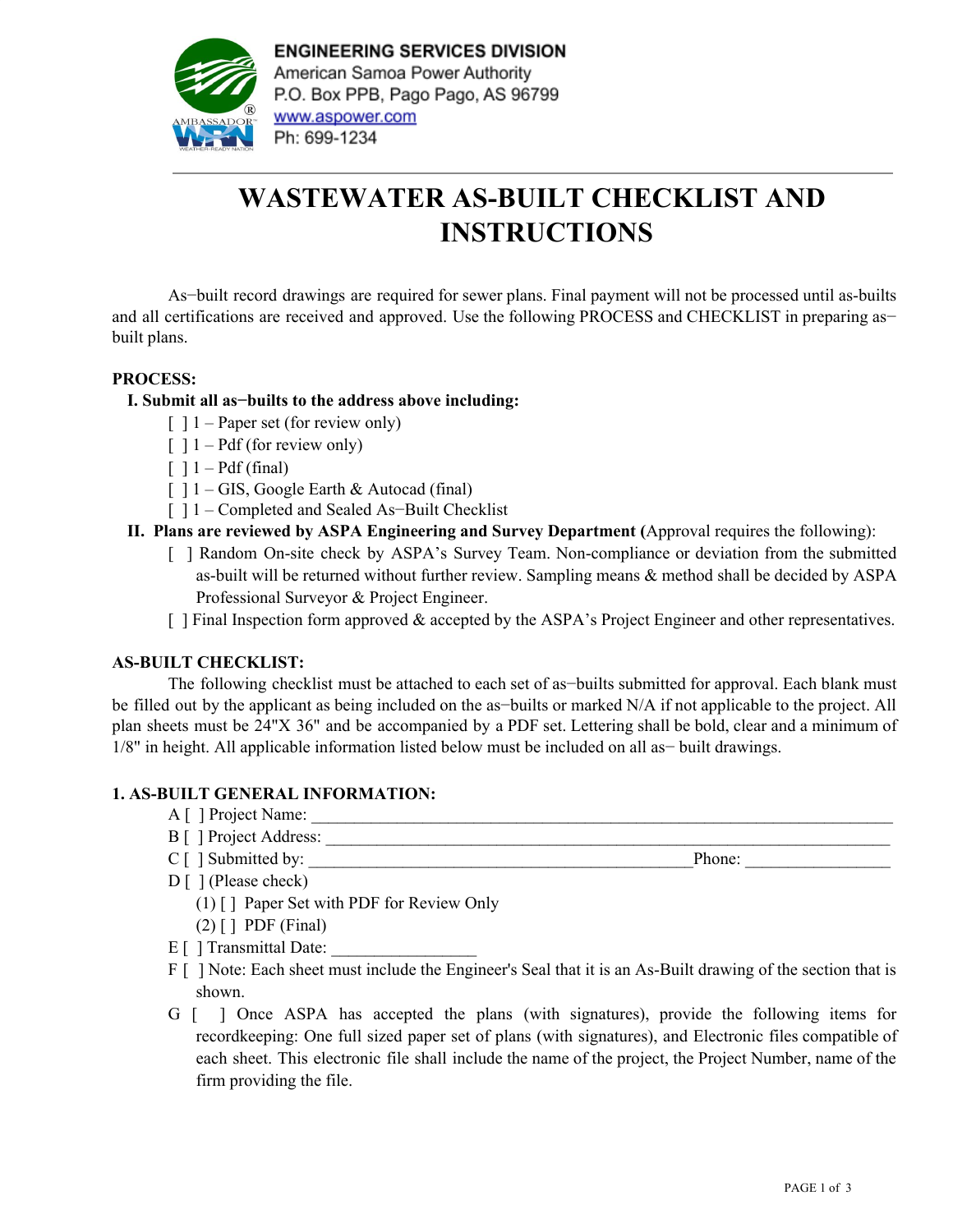

**2 : SITE DATA: (**At the minimum, as−builts shall provide the following information)

- $A \mid \cdot$  ] Acreage in total tract (acre):
- B [ ] Total Number of Manholes (EA):
- C [ ] Total Number of House Connected (EA):
- D [ ] Total restored AC Pavement (SY):
- $E[\ ]$  Total restored Concrete Pavement (SY):
- F [ ] Total Number of Package Lift Station (EA):
- G [ ] Total Volume of Treated contaminated Soil (CY):
- H [ ] Total linear footage of the following installed pipes;
	- (1) [ ] 4" Ø PVC Laterals (LF): \_\_\_\_\_\_\_\_\_\_\_\_\_
	- (2)  $\lceil$   $\rceil$  6"  $\emptyset$  PVC Laterals (LF):
	- $(3)$   $[$   $]$   $8"$   $\emptyset$  PVC Gravity Mains (LF):
	- (4) [ ] 8" Ø HDPE Gravity Mains (LF): \_\_\_\_\_\_\_\_\_\_\_\_\_
	- (5) [ ] 10" Ø PVC Gravity Mains (LF): \_\_\_\_\_\_\_\_\_\_\_\_\_\_
	- (6) [ ] 10" Ø HDPE Gravity Mains (LF): \_\_\_\_\_\_\_\_\_\_\_\_\_
	- (7)  $\lceil$  12"  $\emptyset$  PVC Gravity Mains (LF):
	- (8) [ ] 12" Ø HDPE Gravity Mains (LF): \_\_\_\_\_\_\_\_\_\_\_\_\_
	- (9)  $\lceil$  18" Ø PVC Gravity Mains (LF):
	- (10)  $\lceil$  | 18" Ø HDPE Gravity Mains (LF):
	- (11) [ ] 4" Ø HDPE Force Mains (LF): \_\_\_\_\_\_\_\_\_\_\_\_\_\_
	- $(12)$  [ ] 6"  $\emptyset$  HDPE Force Mains (LF):
	- $(13)$   $\lceil$   $\rceil$  6"  $\emptyset$  DI Force Mains (LF):
- **3 : REQUIRED INFORMATION: (**At the minimum, as−builts shall provide the following information)
	- 1. [ ] As-built plans must be stamped, signed and dated by an Engineer or Surveyor licensed in American Samoa or any US State. Provide contact information (name, address and telephone number) of EOR and PLS.
	- 2. [ ] Provide location and elevation of benchmarks and source.
	- 3. [ ] Provide top-of-pipe elevations every 100'.
	- 4. [ ] Identify all valves, fittings and appurtenances. Provide station, offset and top-of-pipe elevation.
	- 5. [ ] Provide Sanitary Sewer profile for all sewer laterals & sewer mains with any material, measurement corrections and/or modifications noted on the profile sheet.
	- 6. [ ] Scale of drawings and bar scale
	- 7. [ ] North arrow
	- 8. [ ] Location of benchmark with M.S.L. elevations
	- 9. [ ] Statement designating drawings are "as-built" on each sheet.
	- 10. [ ] Statement "All potable water lines crossed by sanitary hazard mains are in accordance with the permitted utility separation requirements."
	- 11. [ ] Display size and location of existing culverts, storm drains and other drainage features within the project extent.
	- 12. [ ] Indication of direction of flow (flow arrows).